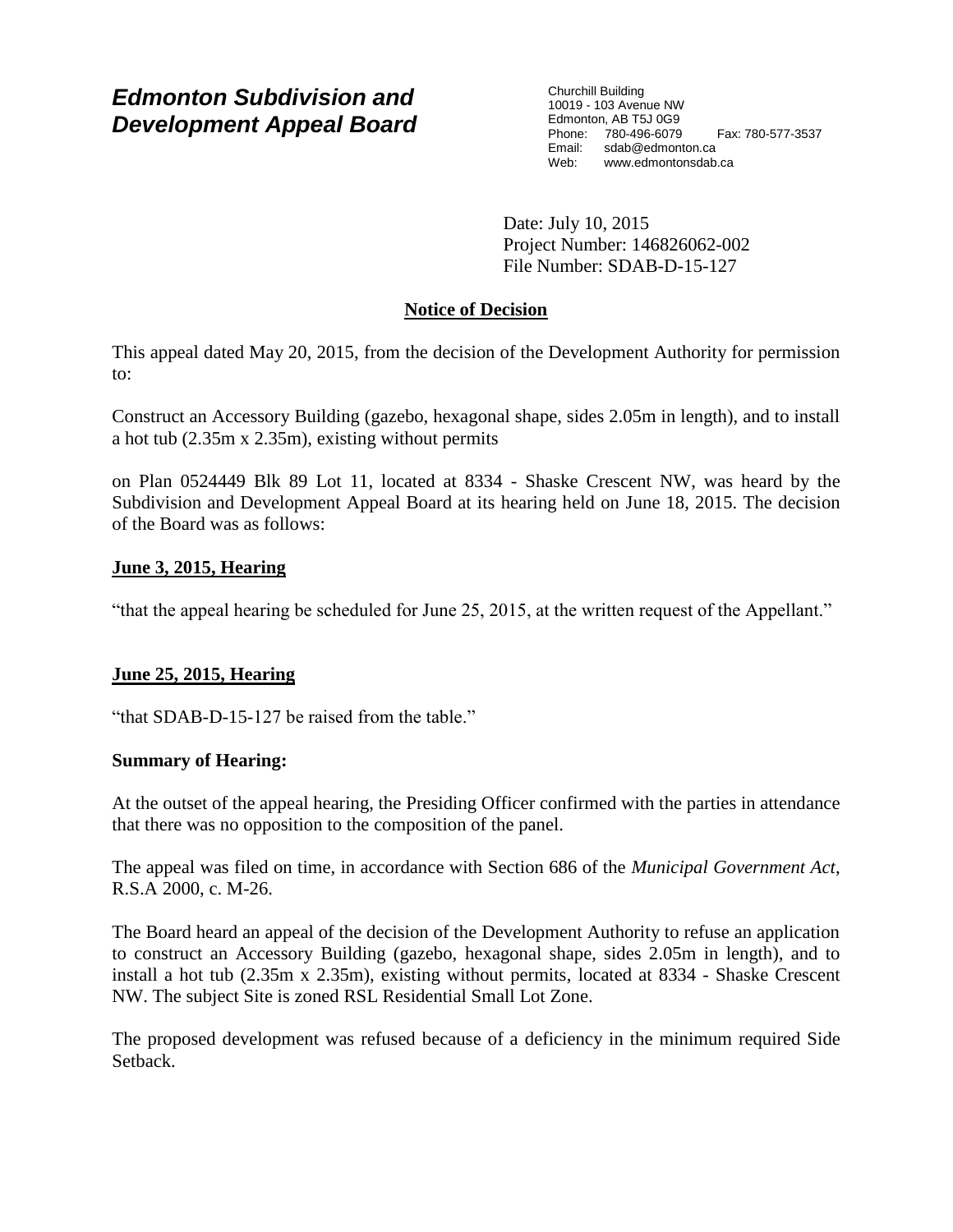Prior to the hearing the following information was provided to the Board:

A written submission received from Sustainable Development on June 19, 2015.

The Board heard from Mr. Hinz, representing the Appellant, Skovberg Hinz Barristers and Solicitors, who made the following points:

- 1. He represents the previous owner of the subject property.
- 2. The gazebo and the hot tub have existed for several years.
- 3. The gazebo was built by the previous owner with help from the previous owner of the abutting property to the east.
- 4. The Development Authority had two reasons for refusing the Development Permit application: non-compliance with the Side Setback and material or undue interference with the neighbouring property.
- 5. He noted that the Development Authority found there was no hardship preventing the gazebo from being placed in compliance with the Side Setback regulation and he conceded there is adequate space on the subject Site.
- 6. However, the current owner of the abutting property to the east (the "east abutting neighbour") knew the gazebo and hot tub existed when they purchased the property. In his view, if the gazebo posed a difficulty with use and enjoyment, she would not have purchased the property.
- 7. A sale of the subject property prompted the application for a Development Permit application and this appeal. There were no complaints about the gazebo and hot tub. The east abutting neighbour was only responding to the notice letter she received.
- 8. Moving the existing gazebo 0.78 metres to the west will not eliminate any noise concerns.
- 9. Prior to applying for a Development Permit he spoke to the east abutting neighbour who indicated that she was concerned about the possibility of property damage if the hot tub leaked. He was advised by a previous property owner that this possibility has been addressed by a trench along the fence line between the two properties to direct water onto the street.
- 10. Given that the gazebo and hot tub have been in place for several years and predate her purchase, the east abutting neighbour could not argue the gazebo would decrease her property value.
- 11. The existing gazebo does not impact sight lines and may even create a screen to block the view of other neighbouring properties.

In response to questions by the Board, Mr. Hinz provided the following information:

- 1. He estimated that the deck connecting the house to the gazebo is approximately 2 feet high; however, he could not confirm the accuracy of his estimate.
- 2. Although the hot tub can be moved, the gazebo cannot be moved as it is situated on concrete pilings and secured to the ground. Because it is secured to concrete pilings, there is no risk of the gazebo falling onto the fence.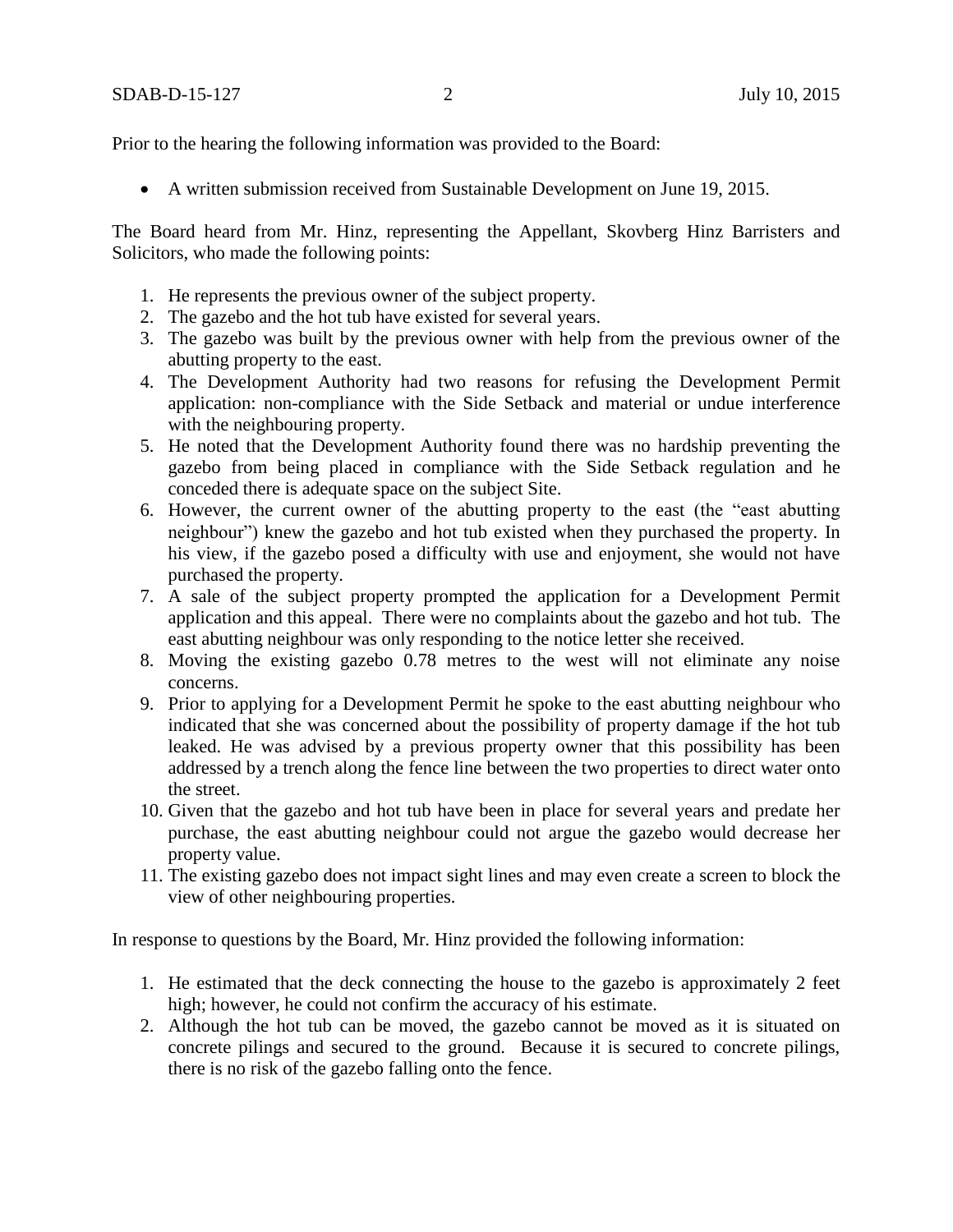- 3. While he knew that the most eastern corner of the hexagon shaped gazebo was located 0.12 metres from the property line, he could not confirm the distance between the fence and the next nearest two corners on the eastern side of the gazebo.
- 4. When asked to comment on the Development Authority's recommendation of a variance for projection of eaves should the gazebo be approved, he stated that no issues have been raised with regard to the eaves of the gazebo encroaching over the east abutting property.
- 5. Based on the aerial photograph on Page 6 of the Development Authority's submission, there did not appear to be a break in the fence line therefore he inferred that there was no encroachment of the gazebo into the east abutting neighbour's yard and there will be no shadowing impact on the neighbouring property.
- 6. He agreed that the fence is approximately 6 feet high and the gazebo is two to three feet higher than the fence. However, the hot tub is below the fence line; therefore, the neighbour cannot see the hot tub.
- 7. The noise level would be similar if the hot tub was situated on the deck.

The Board then heard from Mr. Zhao, the property owner, who made the following point:

1. His family would like to keep the existing gazebo and hot tub at their current locations.

The Board then heard from Ms. Ziober, representing Sustainable Development, who made the following points:

- 1. She reviewed her written submission and provided the Board with the background of the subject Site.
- 2. The east abutting neighbour was unsure how to file a complaint and did not want to create issues with her neighbour.
- 3. The east abutting neighbour advised the Development Authority of her concern that the hot tub would leak and damage her property. However, there is nothing in the *Edmonton Zoning Bylaw* to address that concern.
- 4. Her refusal was justified as there was no hardship to locating the gazebo and hot tub in compliance with the Side Setback, and the existing location right up against the fence interferes with the enjoyment of the abutting property to the east.

In response to questions by the Board, Ms. Ziober provided the following information:

- 1. Setbacks are required to provide comfort and separation from activities between neighbours. Use of the hot tub as an amenity is more intensive than use of a shed.
- 2. She clarified that there is an error in her submission and the property is not located in the Rossdale Area Redevelopment Plan and the Mature Neighbourhood Overlay. However, the decision was not based on either of those documents.
- 3. In her opinion, the gazebo would be less intrusive if it was relocated to the required Side Setback. Further, Setbacks are important for maintenance purposes.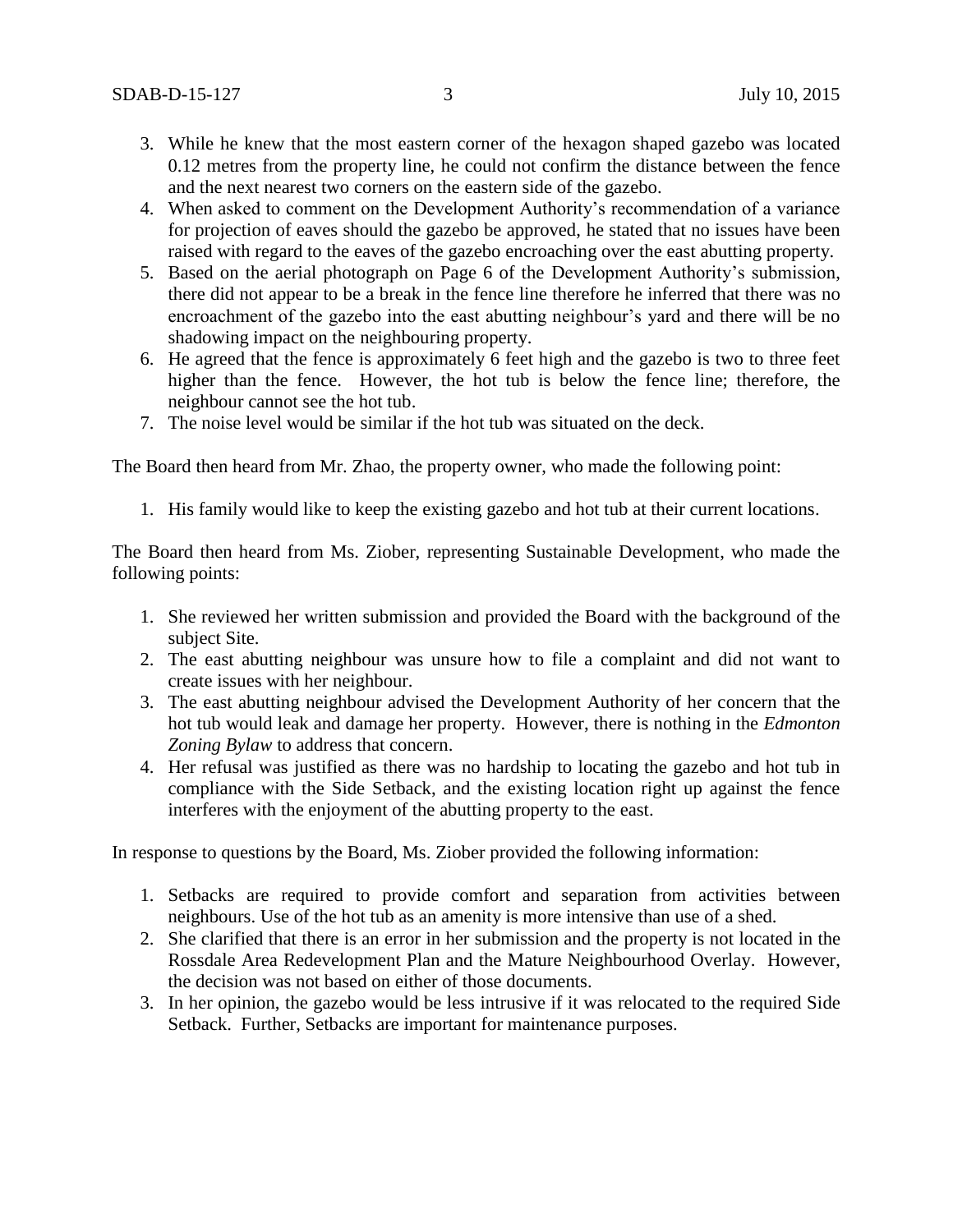- 4. She agreed the aerial photo in her submission shows that there are many nearby sheds and structures located in very close proximity to fences including the shed and gazebo in the south east corner of the subject Site and the play set in the south west corner of the abutting Site to the east.
- 5. The existing shed on the subject Site is also located next to the fence but does not require a Development Permit.
- 6. In her opinion, there will be a hardship to the property owners if the gazebo has to be moved since it is supported by pillars. However, this hardship would not have arisen if they had applied for a Development Permit and been advised of the required Setback before constructing the gazebo.
- 7. The play set on the abutting property does not require a permit as it is not considered an Accessory Building.
- 8. With regard to the location of the gazebo, she reiterated the importance of the required Setback and indicated, due to her previous experience as a Safety Codes Officer, she is aware that there are applicable fire regulations. However, fire safety concerns are dealt with in other regulations and the refusal was not based on those grounds.
- 9. The existing gazebo is under the maximum allowable Height.
- 10. No complaints were filed and properties are only inspected if a complaint is filed. Accordingly the development was reviewed only based on submitted documents. She could not confirm whether or not there were eaves on the gazebo.

In rebuttal, Mr. Hinz made the following points:

- 1. The east abutting neighbour did not have a concern with respect to eave projections.
- 2. It could be inferred that water run-off is not an issue given that the play set is located in the southwest rear corner of the abutting property against the fence.
- 3. No complaint was received from the east abutting neighbour regarding the maintenance of leaves and grass on the property or the visual impact of the gazebo.
- 4. The main concern is the location of the gazebo and hot tub. Moving them will not eliminate the noise levels.
- 5. In his opinion, there will be a hardship to the current property owners if they have to relocate the hot tub due to the structure being on concrete pilings.
- 6. He could not confirm if there was a privacy screen on gazebo; however, he is agreeable to the installation of screening on its east side.

#### **Decision:**

The appeal is ALLOWED and the decision of the Development Authority is REVOKED. The development is GRANTED as applied for to the Development Authority, subject to the following CONDITION:

1. The Appellant shall install privacy screening on the two most easterly sides of the gazebo from the fence line up to the roof of the gazebo.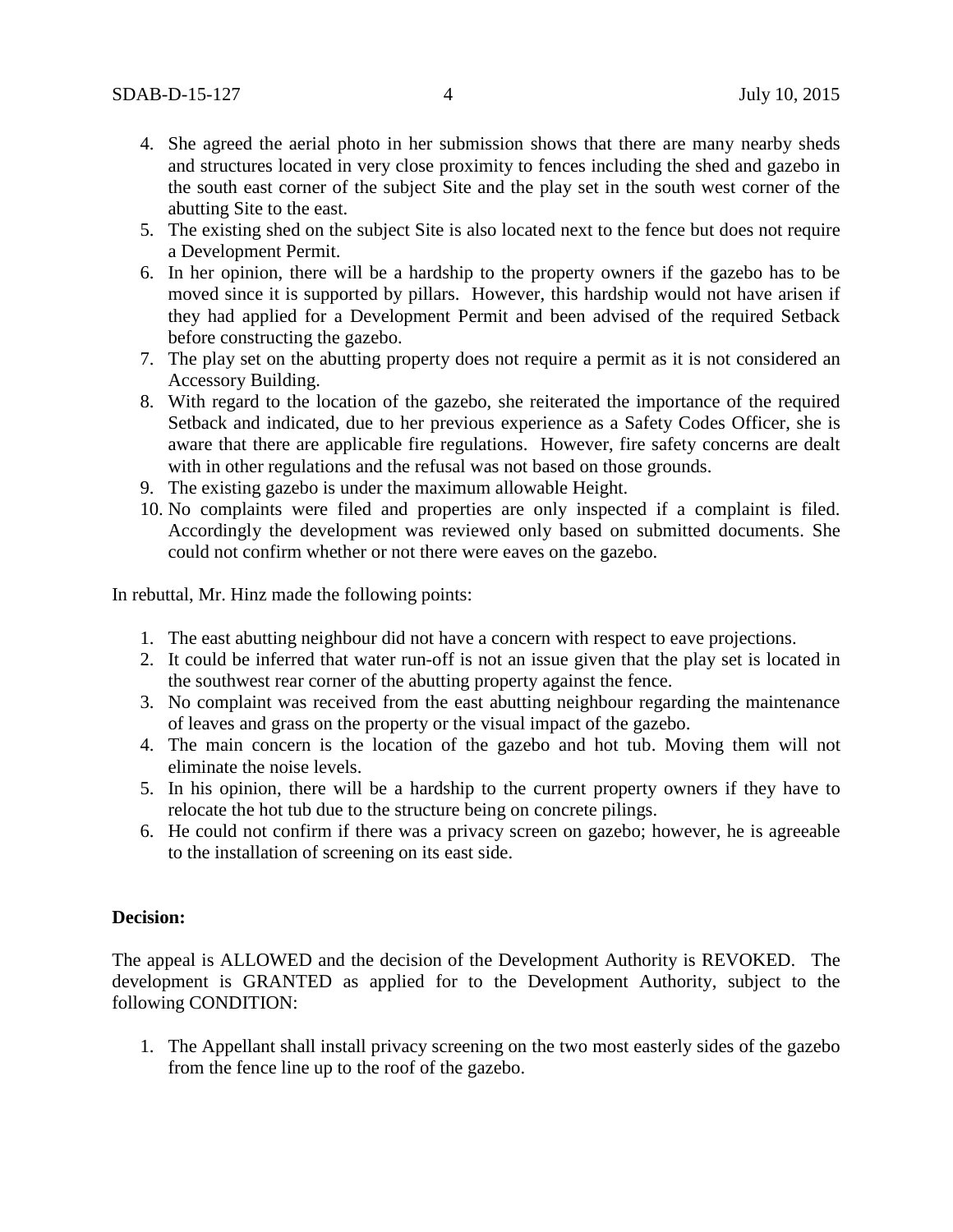In granting the development the following variances to the *Zoning Bylaw* are allowed:

Pursuant to Section 50.3(4)(b), a relaxation of 0.78 metres is granted to the minimum required distance of 0.90 metres from the Side Lot Line to the Accessory Building (gazebo).

### **Reasons for Decision:**

The Board finds the following:

- 1. The proposed development is Accessory to a Permitted Use in the RSL Residential Small Lot Zone.
- 2. The gazebo and hot tub have existed at their current locations for several years with no known complaints.
- 3. The gazebo and hot tub were in their current locations when the subject property was sold to the current owners and also when the abutting property to the east was sold to its current owner.
- 4. Based on the Real Property Report submitted as part of the Development Permit Application, the gazebo is a regular hexagon shape. No single side of the gazebo is parallel to the (east) Side Lot Line. The gazebo comes to a point as it nears the (east) Side Lot Line. At this closest point, the gazebo is 0.12 metres from the (east) Side Lot Line.
- 5. The Real Property Report indicates each side of the hexagon is 2.05 metres in length. Therefore, the northeastern and southeastern corners of the gazebo on the sides which recede back from the closest point are each 1.145 metres from the (east) Side Lot Line. This configuration creates two triangular areas between the gazebo and the (east) Side Lot Line.
- 6. The Board finds this configuration ameliorates the lack of separation and leaves an adequate amount of space between the gazebo and the fence for routine maintenance.
- 7. The gazebo is within the maximum allowable Height for an Accessory Building.
- 8. The gazebo extends above the fence line and the Appellant is agreeable to a condition imposed by the Board to install privacy screening to ameliorate any privacy concerns.
- 9. The Board finds that the relocation of the gazebo by 0.78 metres to the west to meet the required setback will not materially change the impact of the gazebo and hot tub on neighbouring properties.
- 10. Based on the above, it is the opinion of the Board, that the proposed development with the requested variance will not unduly interfere with the amenities of the neighbourhood nor materially interfere with or affect the use, enjoyment or value of neighbouring parcels of land.

### **Important Information for Applicant/Appellant**

1. This is not a Building Permit. A Building Permit must be obtained separately from the Sustainable Development Department, located on the  $5<sup>th</sup>$  Floor, 10250 – 101 Street, Edmonton.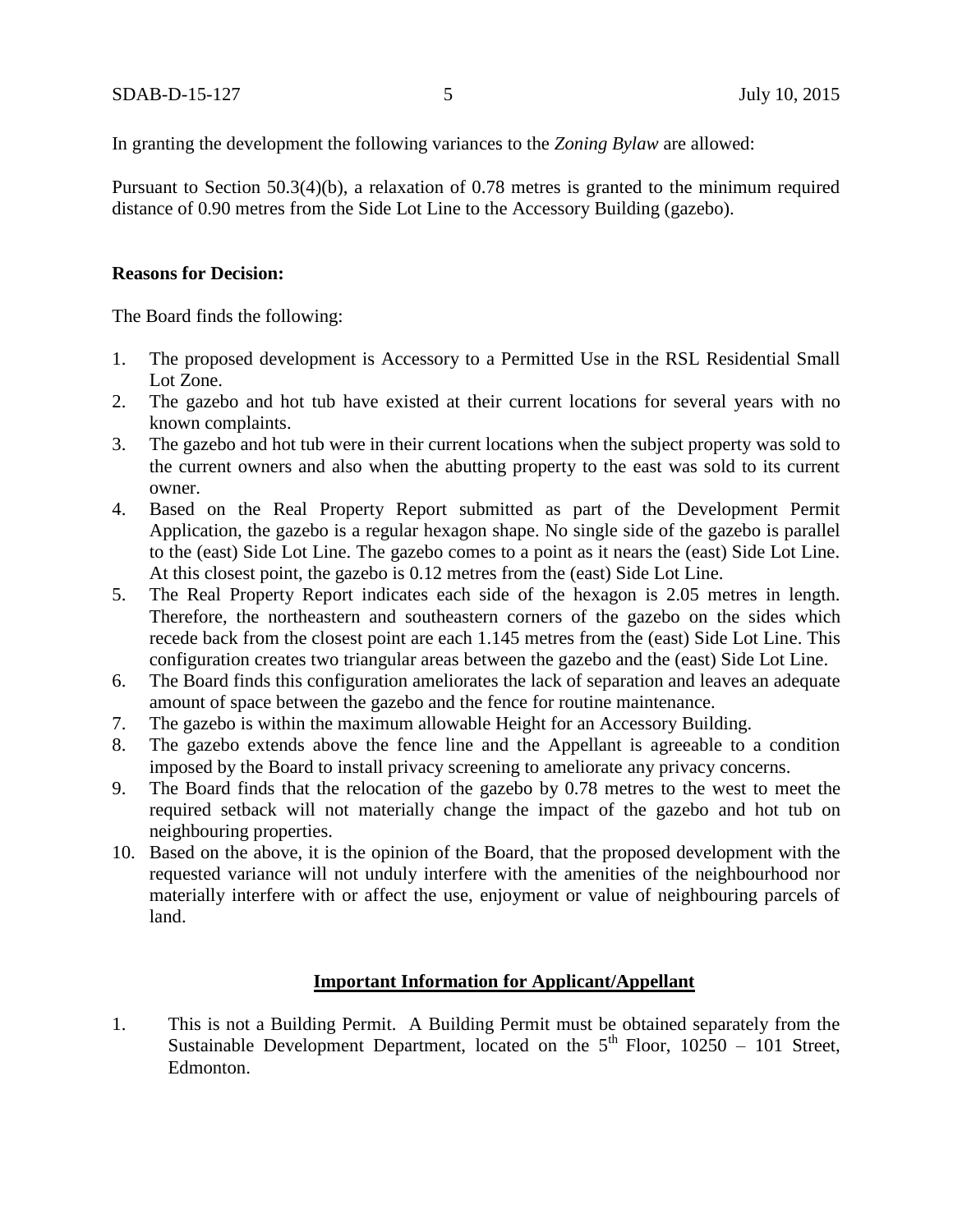- 2. Obtaining a Development Permit does not relieve you from complying with:
	- a) the requirements of the *Edmonton Zoning Bylaw*, insofar as those requirements have not been relaxed or varied by a decision of the Subdivision and Development Appeal Board,
	- b) the requirements of the *Alberta Safety Codes Act*,
	- c) the *Alberta Regulation 204/207 – Safety Codes Act – Permit Regulation*,
	- d) the requirements of any other appropriate federal, provincial or municipal legislation,
	- e) the conditions of any caveat, covenant, easement or other instrument affecting a building or land.
- 3. When an application for a Development Permit has been approved by the Subdivision and Development Appeal Board, it shall not be valid unless and until any conditions of approval, save those of a continuing nature, have been fulfilled.
- 4. A Development Permit will expire in accordance to the provisions of Section 22 of the *Edmonton Zoning Bylaw, Bylaw 12800*, as amended.
- 5. This decision may be appealed to the Alberta Court of Appeal on a question of law or jurisdiction under Section 688 of the *Municipal Government Act*, R.S.A. 2000, c. M-26. If the Subdivision and Development Appeal Board is served with notice of an application for leave to appeal its decision, such notice shall operate to suspend the Development Permit.
- 6. When a decision on a Development Permit application has been rendered by the Subdivision and Development Appeal Board, the enforcement of that decision is carried out by the Sustainable Development Department, located on the 5th Floor, 10250 – 101 Street, Edmonton.

*NOTE: The City of Edmonton does not conduct independent environmental checks of land within the City. If you are concerned about the stability of this property for any purpose, you should conduct your own tests and reviews. The City of Edmonton, when issuing a development permit, makes no representations and offers no warranties as to the suitability of the property for any purpose or as to the presence or absence of any environmental contaminants on the property.*

> Ms. K. Cherniawsky, Presiding Officer Subdivision and Development Appeal Board

CC: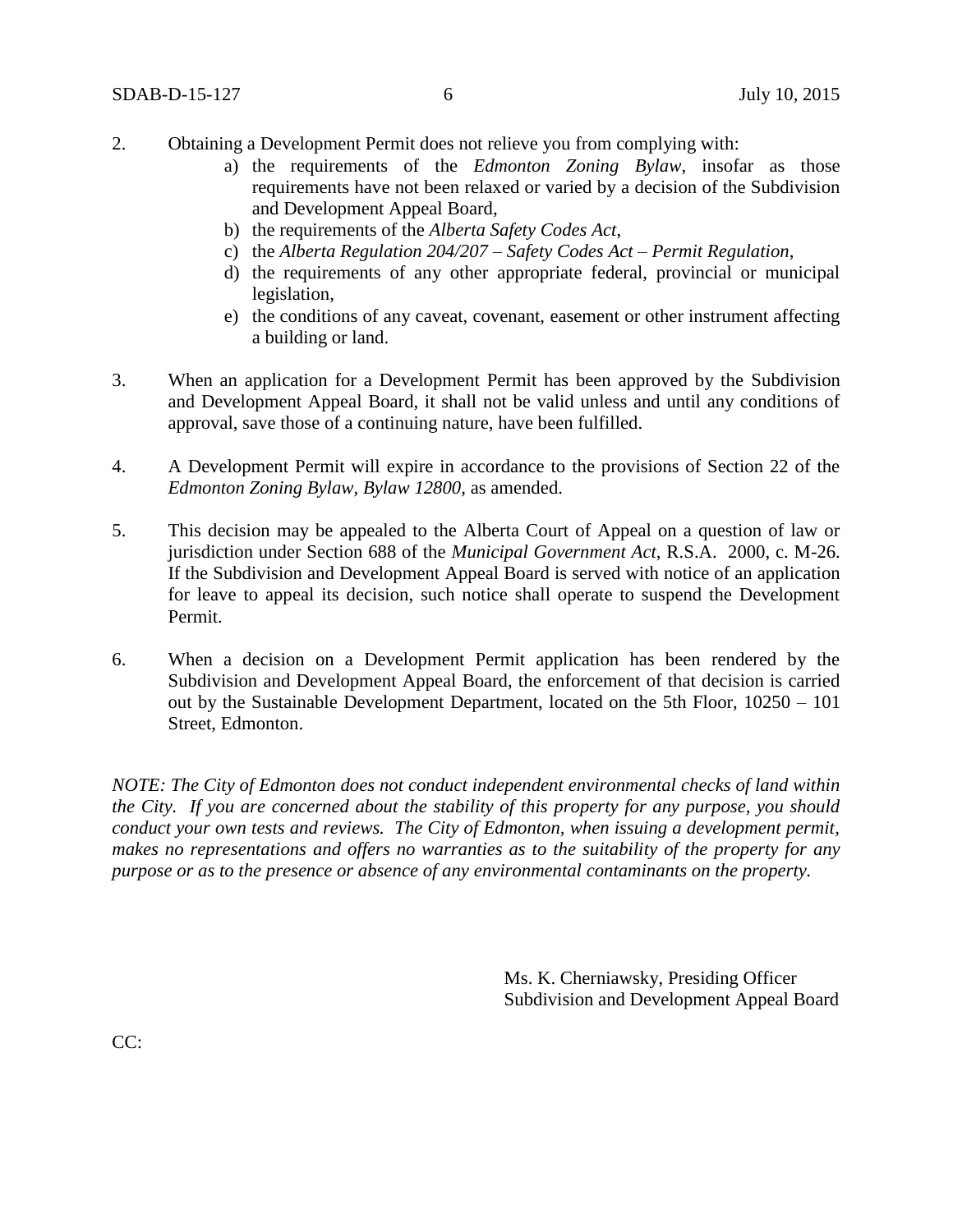# *Edmonton Subdivision and Development Appeal Board*

Churchill Building 10019 - 103 Avenue NW Edmonton, AB T5J 0G9 Phone: 780-496-6079 Fax: 780-577-3537 Email: sdab@edmonton.ca Web: www.edmontonsdab.ca

Date: July 10, 2015 Project Number: 170516099-001 File Number: SDAB-D-15-135

## **Notice of Decision**

This appeal dated May 28, 2015, from the decision of the Development Authority for permission to:

Operate a Major Home Based Business (Painting Contractor)

on Plan 1367HW Blk 16 Lot 23, located at 11614 - 76 Avenue NW, was heard by the Subdivision and Development Appeal Board at its hearing held on June 25, 2015. The decision of the Board was as follows:

## **Summary of Hearing:**

At the outset of the appeal hearing, the Presiding Officer confirmed with the parties in attendance that there was no opposition to the composition of the panel.

The Presiding Officer first addressed the issue of jurisdiction and whether the appeal was filed within the allowable 14-day appeal period, pursuant to section 686 of the *Municipal Government Act*, R.S.A. 2000, c. M-26 (the "*MGA*")*.*

The Board heard from Mr. Sikstrom, the Appellant, who provided the following information with regard to the timing of filing the appeal:

- 1. He has been in contact with the Development Authority who advised him that he had two weeks to file an appeal upon receipt of refused permit.
- 2. The Canada Post Register Mail Delivery Confirmation dated May 19, 2015 indicates that the refused permit was delivered on May 15, 2015.

The Board then heard from Mr. Robinson, representing Sustainable Development, who made the following points with regard to the date of the appeal being filed.

- 1. He did not have an objection to the Board proceeding with the appeal hearing.
- 2. He confirmed that Mr. Sikstrom was advised that he would have two weeks to file an appeal upon receipt of the refused permit.
- 3. He was unable to provide the date or specifics of the initial phone call advising Mr. Sikstrom that his development permit has been refused.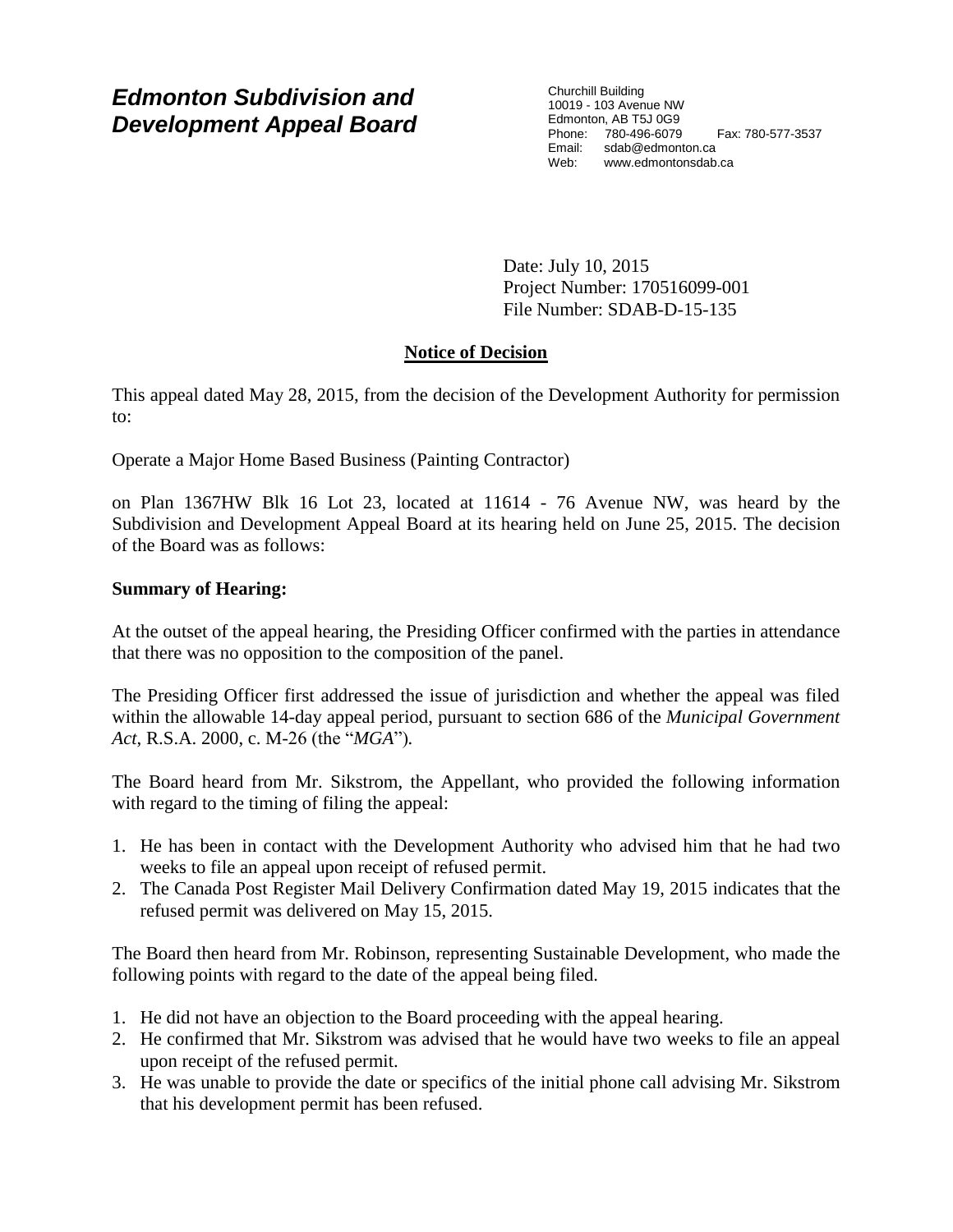That the Board assumes jurisdiction pursuant to Section 686(1)(a)(i) of the *Municipal Government Act*.

### **Reasons for Decision:**

The Board finds the following:

- 1. Based on the evidence submitted by the Appellant, the Development Authority, and the Canada Post confirmation that was signed by the Appellant, the development permit refusal was received on May 15, 2015.
- 2. There was some verbal discussion between the Appellant and the Development Authority, but they could not provide exact dates or the content of that discussion.
- 3. Based on the evidence provided, the Board determined the Appellant was notified of the refusal of the development permit on May 15, 2015, and filed the appeal on May 28, 2015. Therefore, pursuant to section  $686(1)(a)(i)$  of the *MGA*, the appeal was filed within the allowable 14 days.

### **Summary of Hearing Continued:**

The Board heard an appeal of the decision of the Development Authority to refuse an application to operate a Major Home Based Business (Painting Contractor) located at 11614 – 76 Avenue NW. The subject site is zoned RF1 Single Detached Residential Zone and is within the Mature Neighbourhood Overlay and the McKernan/Belgravia Station Area Redevelopment Plan.

The Development Permit Application was refused because outdoor business activity or outdoor storage of material or equipment associated with the business is not permitted and because a Major Home Based Business shall not be allowed within the same Principal Dwelling containing a Secondary Suite.

Prior to the hearing the following information was provided to the Board, copies of which are on file:

- Documentation submitted with the Appeal on May 28, 2015;
- An email and a Canada Post confirmation submitted by the Development Authority on May 5, 2015;
- Four on-line responses from neighbouring property owners in opposition to the proposed development;
- One letter from a neighbouring property owner in opposition to the proposed development on June 22, 2015;
- One letter from a neighbouring property owner in opposition to the proposed development on June 23, 2015; and
- One letter from the Belgravia Community League in opposition to the proposed development on June 23, 2015.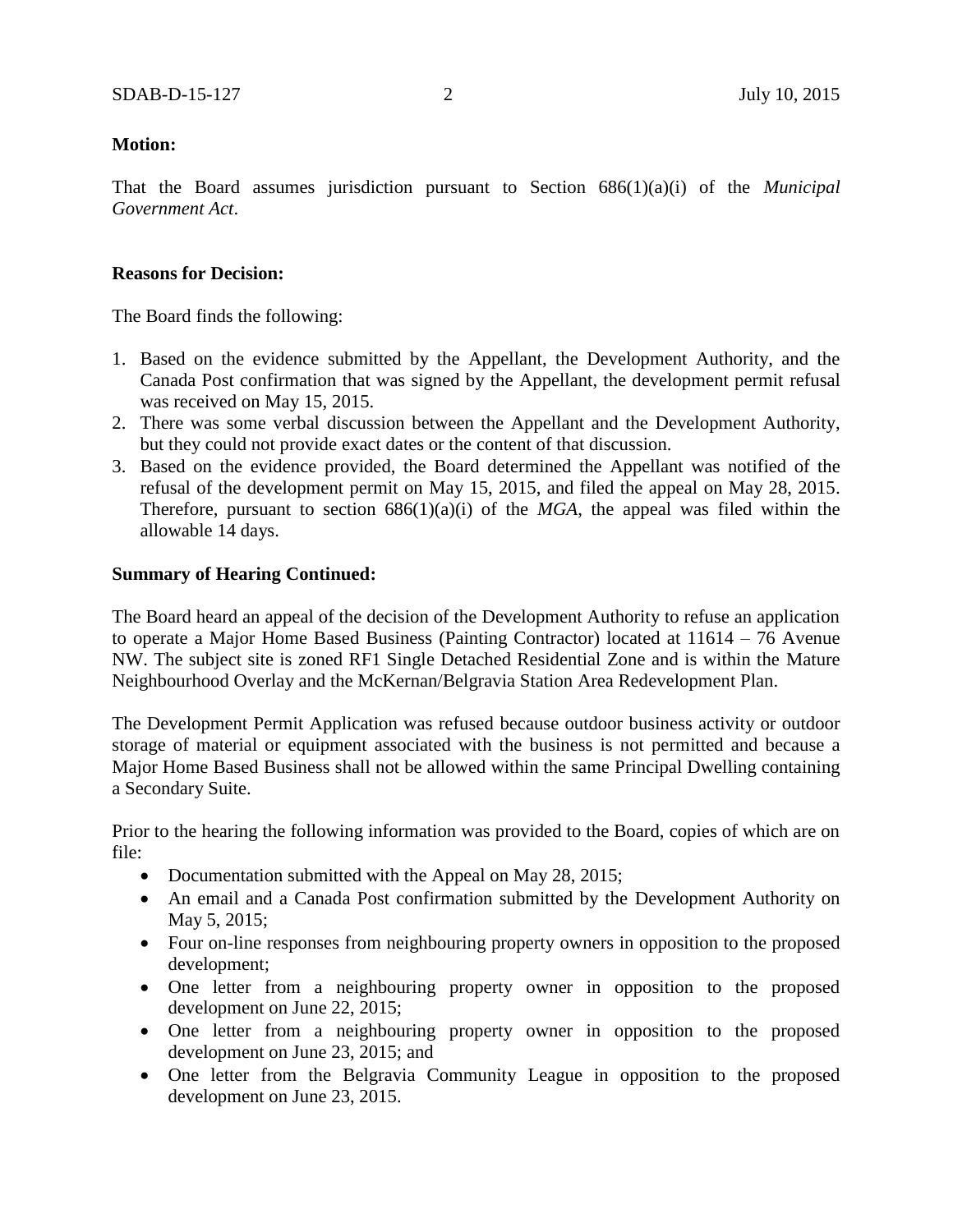The Board heard from Mr. Sikstrom, the Appellant, who made the following points:

- 1. He previously had a permit for a Minor Home Based Business and when he applied for a Major Home Based Business, he discovered there was a conflict with a Major Home Based Business and a Secondary Suite existing on the same property.
- 2. The majority of the letters received in opposition to the Major Home Based Business are concerned with the appearance and use of the property.
- 3. The fence and trees on the property were removed because they were in poor condition. He added gravel to the Rear Yard as the area where he stores the trailer was muddy.
- 4. He acknowledged the neighbour's concern that the property was becoming industrial.
- 5. He received complaints when he applied for a development permit for a Major Home Based Business.
- 6. He does not drive on neighbouring properties to manoeuver the trailer associated with the Major Home Based Business onto the gravel area in the Rear Yard, where he stores it daily.
- 7. He did receive a complaint about outdoor material storage and cleaned up the Site, everything is now stored in the Garage and the trailer.

In response to questions by the Board, Mr. Sikstrom provided the following information:

- 1. The paint associated with the business is a flammable product; however, in his opinion, it is not a hazardous product. It is properly stored in a closed metal container.
- 2. The property owner is not prepared to relinquish the permit for the Secondary Suite.
- 3. He shares the house with four other people including university students. They use the main floor and basement kitchens.
- 4. The trailer associated with the Major Home Based Business is approximately 20 feet long.
- 5. There is still sufficient amenity space behind the Principal Dwelling.
- 6. The Garage is used for storage of personal items and business supplies. Therefore, no vehicles are parked in the Garage.
- 7. The truck and trailer used for the business and a vehicle used for personal use are parked in the backyard.
- 8. The business involves painting parking lots at night when the parking lots are empty.
- 9. His hours vary. He typically leaves for work between 9:00 p.m. and 10:00 p.m. and returns at approximately 5:00 a.m. the next morning.
- 10. There are no customer visits to the subject Site.

The Board then heard from Mr. Robinson, representing Sustainable Development, who made the following points:

- 1. He provided the Board with a written submission of the history of the subject Site, marked "Exhibit A".
- 2. The Minor Home Based Business was approved in March, 2013 with a condition that there shall be no outdoor storage of materials associated with the home based business.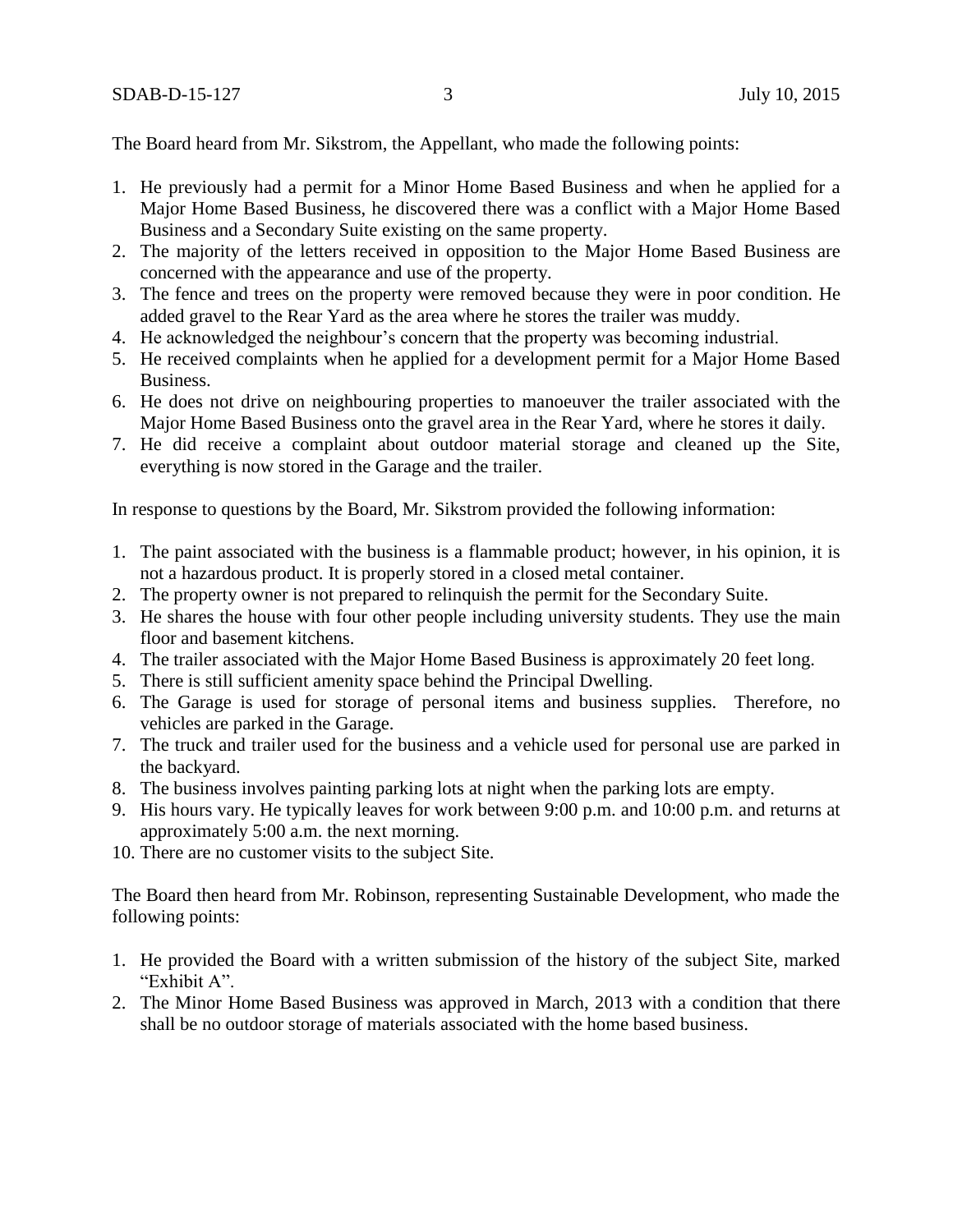- 3. Two complaints were received in June of 2014 regarding materials being stored outside and the 20 foot trailer parked on the property.
- 4. In 2015, an additional complaint was received regarding two trailers being stored on the property.

In response to questions by the Board, Mr. Robinson provided the following information:

- 1. Although he did not cite Section 75.9 of the *Edmonton Zoning Bylaw* as a reason for refusal, based on the evidence of the Appellant at the hearing in his opinion the proposed Major Home Based Business would be more appropriately located in a Commercial or Industrial area.
- 2. Only one trailer is currently stored on the property.
- 3. Storage of business related equipment or materials in the Garage or Accessory Building is permitted under a Major Home Based Business. However, outdoor storage is not permitted.
- 4. The Principal Dwelling is being used as a Lodging House as the Appellant has stated there is five persons residing on the subject property and both kitchen facilities within the Dwelling are being utilized. Section 7.3(6) of the *Edmonton Zoning Bylaw* states, "Lodging Houses means a building or part of building, used for Congregate Living, containing Sleeping Units and four or more persons, and where there is no provision of on-site care, treatment or professional services of a physical or mental health nature. This Use Class does not include Extended Medical Treatment Services, Detention and Correction Facilities, Fraternity and Sorority Housing, Group Hones, and Limited Group Homes."
- 5. Section 76.7 of the *Edmonton Zoning Bylaw* states that no [Major Home Based](javascript:void(0);)  [Business,](javascript:void(0);) [Secondary Suite,](javascript:void(0);) [Garden Suite](javascript:void(0);) or [Garage Suite](javascript:void(0);) shall be permitted as part of a Lodging House development or on the Site of such development.

The Board heard from Mr. Wensel, a neighbouring property owner, who made the following points:

- 1. He lives across the rear Lane from the subject Site.
- 2. The home based business has expanded.
- 3. He and other neighbouring property owners also operate home based businesses and have off-site storage in a commercial or industrial property in compliance with the *Edmonton Zoning Bylaw.* The Appellant should do the same.
- 4. The trailer parked on-site is too large and is a safety concern for children riding bikes in the rear Lane.
- 5. He questioned whether two resident employees are allowable in the *Edmonton Zoning Bylaw.*
- 6. In his opinion, the subject Site has been operating as a Lodging House for several years and the property owner has not adequately maintained the property.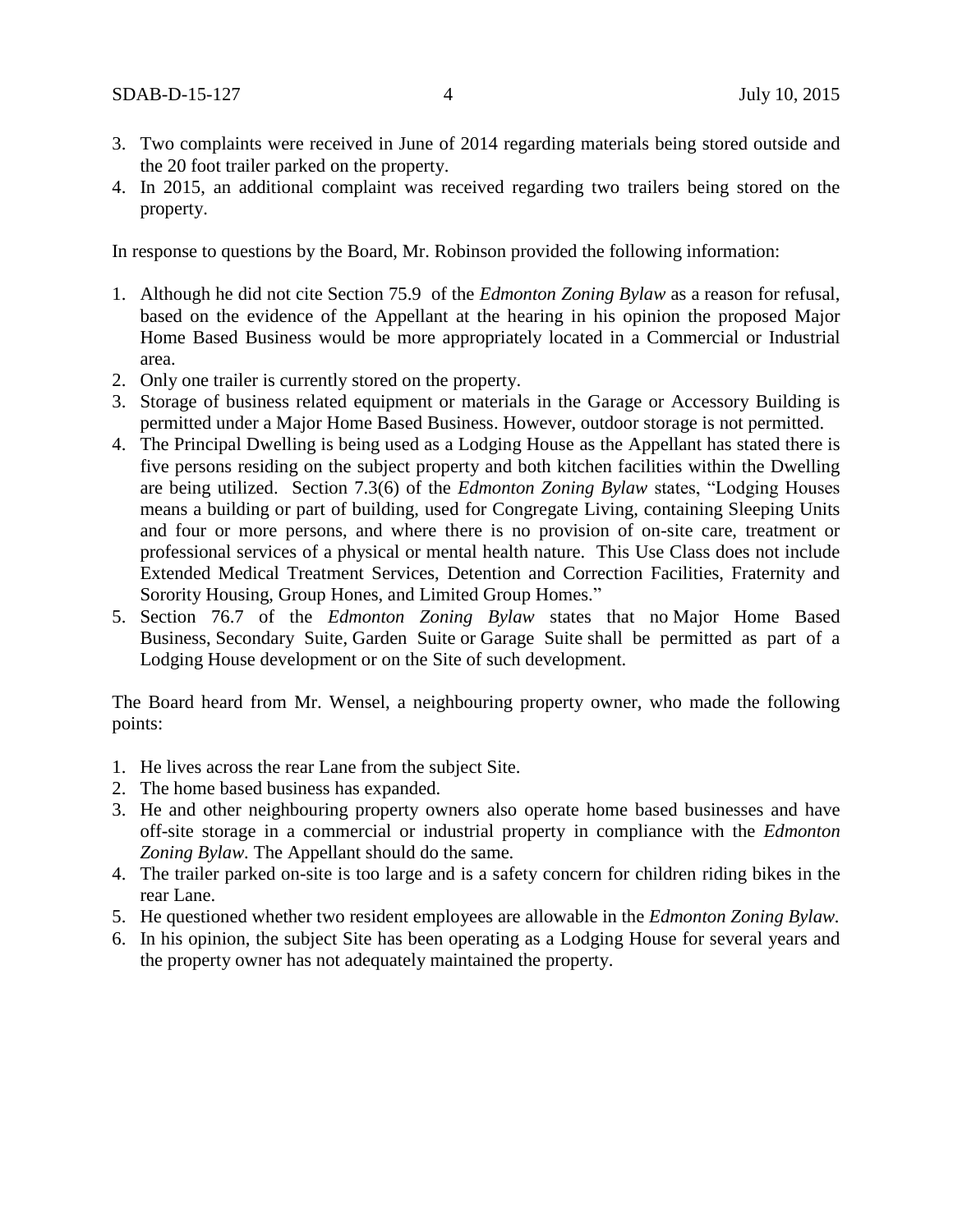In response to questions by the Board, Mr. Wensel provided the following information:

- 1. He is concerned that the business operates during the evening. However, he conceded that this did not conflict with the children riding in the rear lane.
- 2. In his opinion, there is approximately 12 feet of amenity space remaining in the Rear Yard and vehicles parked on the subject Site do not encroach onto the rear Lane.
- 3. Approximately 80 percent to 90 percent of the Rear Yard is being used for storage of materials or parking of vehicles.

The Board heard from Ms. Boman, representing the Belgravia Community League, who made the following points:

- 1. The subject Site is not in the area designated in the Area Redevelopment Plan for Commercial uses.
- 2. The Community League would like to see businesses that serve the residential area.

In response to questions by the Board, Ms. Boman provided the following information:

- 1. She now recognizes that Home Based Businesses are Discretionary Uses throughout the RF1 Single Detached Residential Zone, she did not realize this at the time she prepared her written submission.
- 2. Given the scale of the business and storage in both the Garage and trailer, this Major Home Based Business would be more appropriately located in a Commercial or Industrial area.

In rebuttal, Mr. Sikstrom made the following points:

- 1. He was not previously aware of the complaints that were received once he applied for a Major Home Based Business Permit.
- 2. He would like to continue to operate the Major Home Based Business for one more year before seeking an alternate location for his business.

### **Decision:**

The appeal is DENIED and the decision of the Development Authority is CONFIRMED. The development is REFUSED.

#### **Reasons for Decision:**

The Development is refused for the following reasons:

1. Major Home Based Business is a Discretionary Use in the RF1 Single Detached Residential Zone.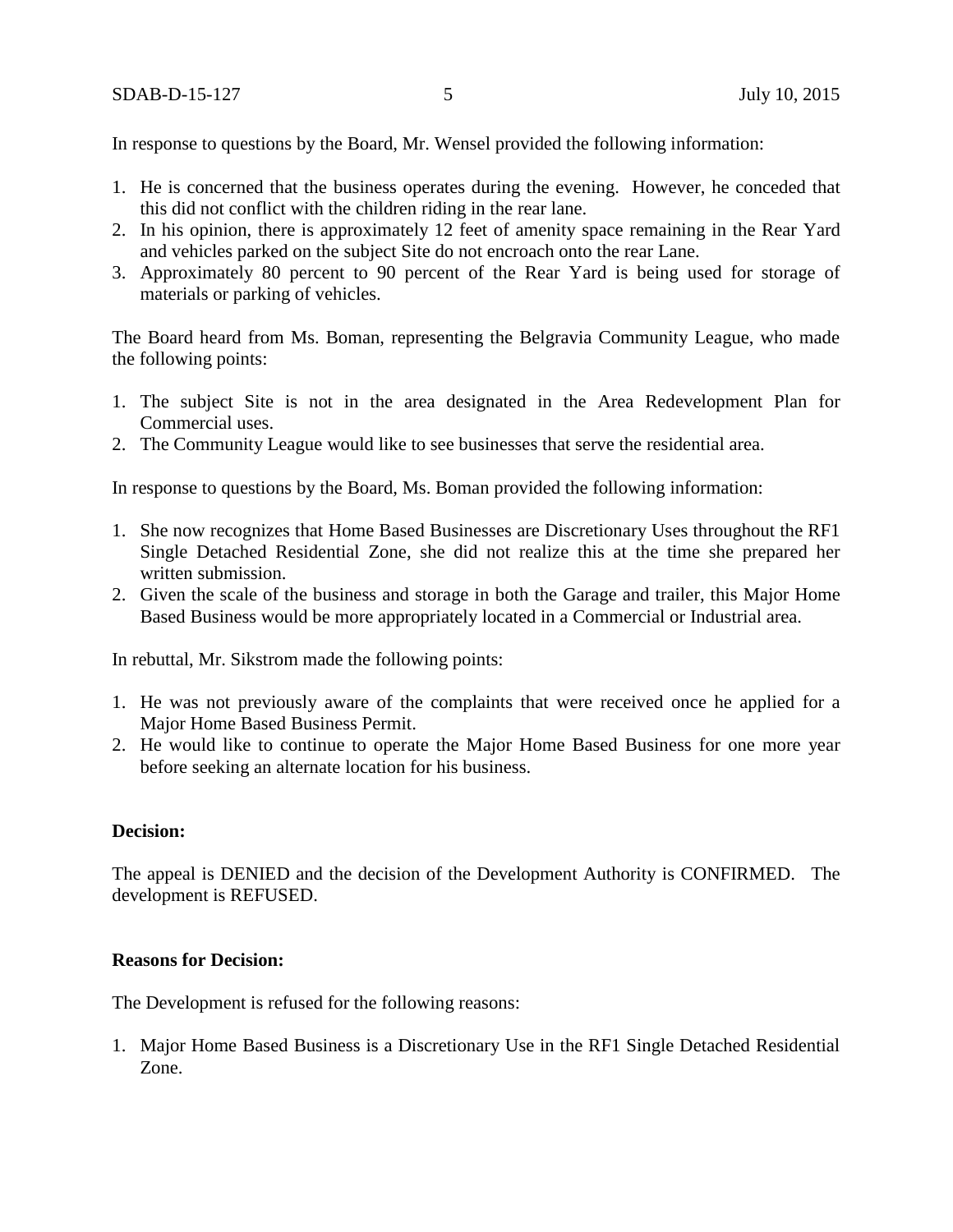- 2. The proposed development contravenes Section 75.5 of the *Edmonton Zoning Bylaw,* which prohibits outdoor business activity, or outdoor storage of material or equipment associated with the business. Based on the evidence at the hearing and the information stated in the Development Permit application, outdoor storage is now required for the proposed development. The 20 foot trailer and all other materials associated with the proposed development can no longer be stored within the existing on-site Accessory building (Garage).
- 3. The proposed development also contravenes Section 75.9 of the *Edmonton Zoning Bylaw*  which states that the Major Home Based Business shall not be allowed if, in the opinion of the Development Officer, such Use would be more appropriately located in a Commercial or Industrial Zone having regard for the overall compatibility of the Use with the residential character of the area. Based on the evidence, the Board concludes that the proposed development would be more appropriately located in a Commercial or Industrial Zone for the following reasons:
	- i. The Appellant's business, commercial painting of parking lots, has grown and now materials associated with the business must be stored in both the on-site Accessory building (Garage) and a 20 foot trailer kept in the Rear Yard.
	- ii. The rear fence and trees have been removed from the subject Site and a large portion of the amenity space in the Rear Yard has been hardsurfaced with gravel to accommodate storage of the 20 foot trailer and the truck which pulls it daily.
	- iii. The proposed Major Home Based Business involves storing a large amount of flammable paint products.
- 4. The proposed development contravenes Section 75.10 which prohibits a Major Home Based Business within the same principal Dwelling containing a Secondary Suite unless the Secondary Suite is an integral part of the Bed and Breakfast Operation. Based on the evidence submitted by the Appellant, the principal Dwelling contains a Secondary Suite in the basement that is available for use and is being used by the five individuals currently living at the Site.
- 5. The Board notes that five letters were received in opposition to the proposed development with concerns regarding the suitability and compatibility of the proposed development in a residential area given storage of materials, including flammable paint, on-site outdoor storage of the 20 foot trailer and changes to the Site to accommodate the business.
- 6. Based on the above, the Board concludes that allowing this appeal would unduly interfere with the amenities of the neighbourhood and materially interfere with or affect the use, enjoyment or value of neighbouring parcels of land.

## **Important Information for Applicant/Appellant**

1. This decision may be appealed to the Alberta Court of Appeal on a question of law or jurisdiction under Section 688 of the *Municipal Government Act*, R.S.A. 2000, c. M-26. If the Subdivision and Development Appeal Board is served with notice of an application for leave to appeal its decision, such notice shall operate to suspend the Development Permit.